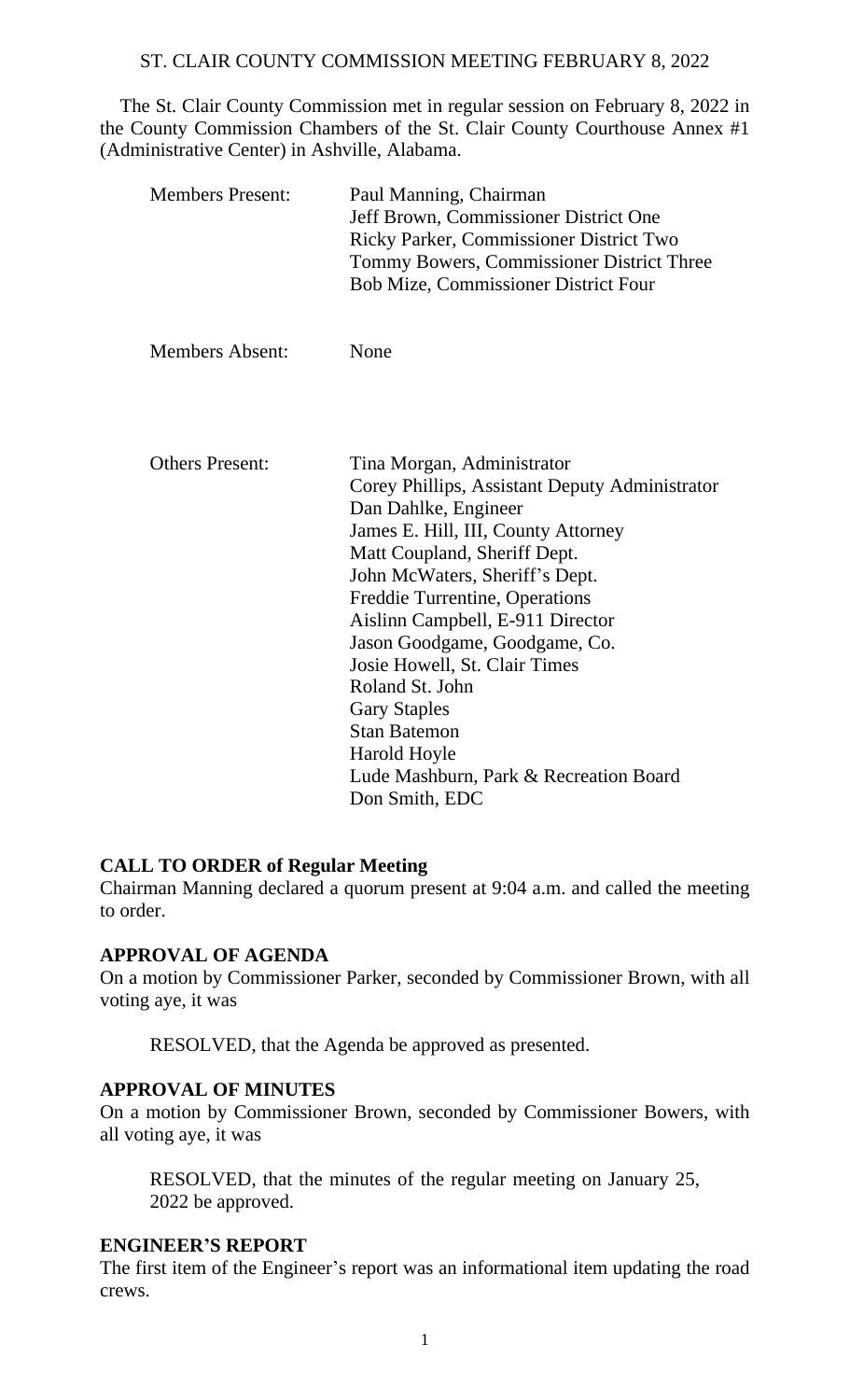The next item was to discuss approval to renew a rental agreement with Solar Trak for use of trackers on County vehicles. On a motion by Commissioner Brown, seconded by Commissioner Parker, with all voting aye, it was

RESOLVED, that renewing a rental agreement with Solar Trak for use of trackers on County vehicles is approved. (Agreement to be made a part of these minutes as Attachment #1)

The next item was to discuss approval to pay an invoice without a purchase order to Well's Septic Tank, Inc., for pipe in the amount of \$3,366.60 that had to be purchased due to not having a metal pipe bid at this time. On a motion by Commissioner Mize, seconded by Commissioner Brown, with all voting aye, it was

RESOLVED, that paying an invoice without a purchase order to Well's Septic Tank, Inc., for pipe in the amount of \$3,366.60 that had to be purchased due to not having a metal pipe bid at this time is approved.

The next item was to discuss approval to pay an invoice without a purchase order to Whitaker Contracting Corp. for striping on Gallant Road that was done as part of the Rebuild Resurfacing Project in the amount of \$64,526.44. On a motion by Commissioner Parker, seconded by Commissioner Mize, with all voting aye, it was

RESOLVED, that paying an invoice without a purchase order to Whitaker Contracting Corp. for striping on Gallant Road that was done as part of the Rebuild Resurfacing Project in the amount of \$64,526.44 is approved.

The next item was to discuss adopting Resolution 2022-30 opposing SB 157 related to increasing the weight limit on logging trucks on County Roads. On a motion by Commissioner Parker, seconded by Commissioner Mize, with all voting aye, it was

RESOLVED, that adopting Resolution 2022-30 opposing SB 157 related to increasing the weight limit on logging trucks on County Roads is approved. (Resolution to be made a part of these minutes as Attachment #2)

## **ADMINISTRATOR'S REPORT**

The first item of the administrator's report was to discuss approving travel requests as presented in the work session. On a motion by Commissioner Parker, seconded by Commissioner Bowers, with all voting aye, it was

RESOLVED, that the travel requests as presented in the work session are approved. (List to be made a part of these minutes as Attachment #3)

## **COUNTY ATTORNEY'S REPORT**

The first item of the County Attorney's report was to discuss adopting Resolution 2022-31 of recognition & appreciation to Lude Mashburn & other members of the St. Clair County Public Park & Recreation Board. On a motion by Commissioner Parker, seconded by Commissioner Brown, with all voting aye, it was

RESOLVED, that adopting Resolution 2022-31 of recognition & appreciation to Lude Mashburn & other members of the St. Clair County Public Park & Recreation Board is approved. (Resolution to be made a part of these minutes as Attachment #4)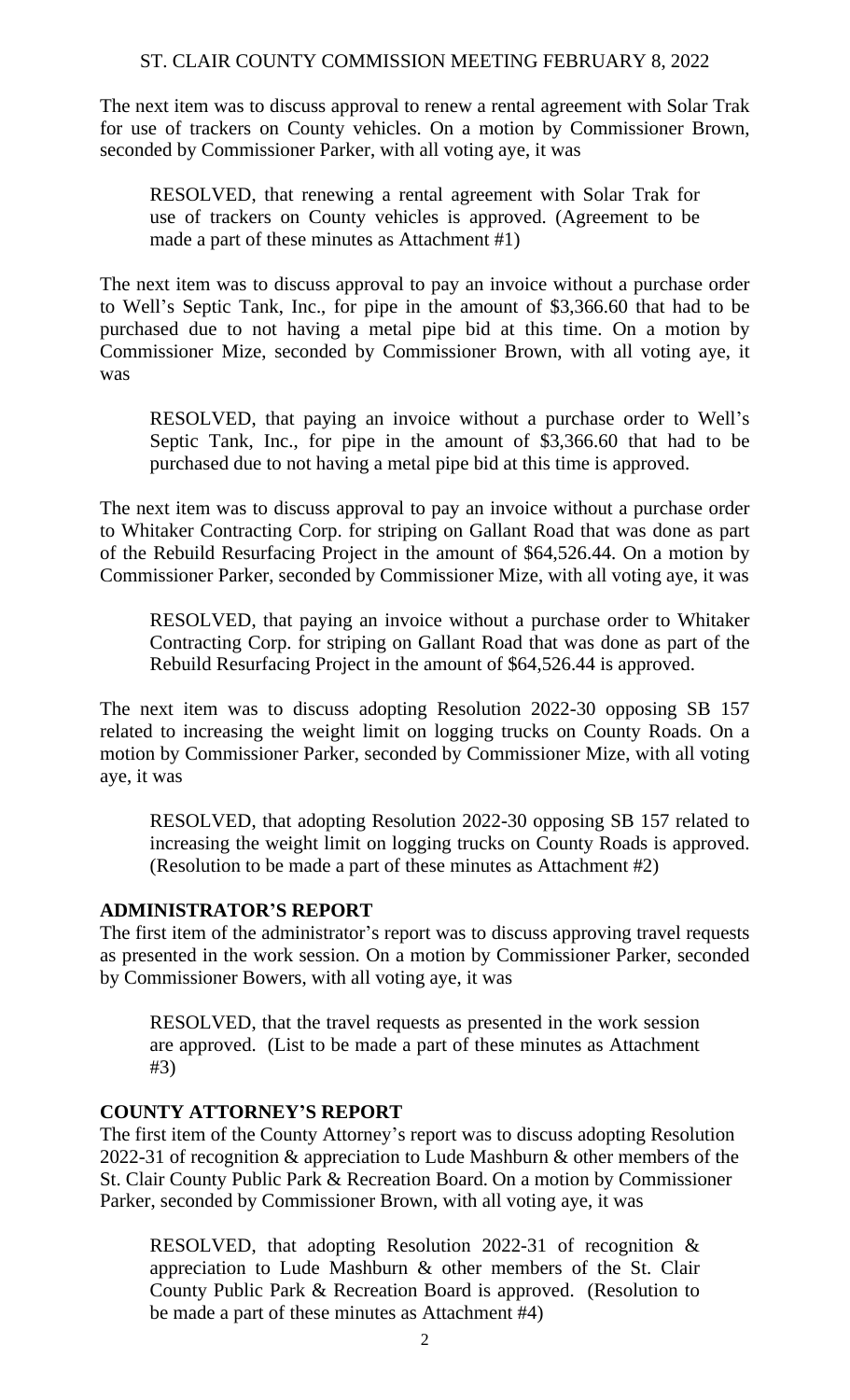The next item was to discuss adopting Resolution 2022-32 transferring real property to City of Pell City. Mr. Hill stated this is a development agreement with the City of Pell City as it relates to the old hospital property. That property was sold to the City of Pell City & the County is in a development agreement to participate in the development of a retail project at the old hospital property. Part of the real property at one time was a street that was never developed. The City of Pell City vacated that street & does not appear to have ever executed a deed to St. Clair County. Although, the resolution speaks to a deed. As such there is a title issue as it relates to ownership of an undeveloped, but vacated street on that property. Mr. Hill ask the Commission to consider a resolution to transfer the undeveloped, but vacated street to the City of Pell City as it is our intent & we (County)have been paid for the totality of the property where the old hospital resided so as to ensure the development of this retail project for the City of Pell City. On a motion by Commissioner Bowers, seconded by Commissioner Mize, with all voting aye, it was

RESOLVED, that adopting Resolution 2022-32 transferring real property to City of Pell City is approved. (Resolution to be made a part of these minutes as Attachment #5)

**OLD BUSINESS**

None

## **NEW BUSINESS**

The first item of New Business was to consider approving Public Works Project with Contractor, Ryan Smith, at the Pell City Sheriff's Office lobby for restroom renovations in the amount of \$28,400.00. On a motion by Commissioner Mize, seconded by Commissioner Parker, with all voting aye, it was

RESOLVED, that a Public Works Project with Contractor, Ryan Smith, at the Pell City Sheriff's Office lobby for restroom renovations in the amount of \$28,400.00 is approved.

The next item was to discuss ratifying Chairman Manning's execution of Raymond James investment documents related to the investing of jail construction warrant proceeds. On a motion by Commissioner Parker, seconded by Commissioner Bowers, with all voting aye, it was

RESOLVED, that ratifying Chairman Manning's execution of Raymond James investment documents related to the investing of jail construction warrant proceeds is approved. (Documents to be made a part of these minutes as Attachment #6)

The next item was to discuss the request of Sheriff Murray to extend the temporary, full-time position (65-day duration). On a motion by Commissioner Mize, seconded by Commissioner Bowers, with all voting aye, it was

RESOLVED, that the request of Sheriff Murray to extend the temporary, full-time position (65-day duration) is approved.

The next item was to discuss approval of the recommendation of Roddy Wolfe, Property Manager, to purchase and install a generator from Rich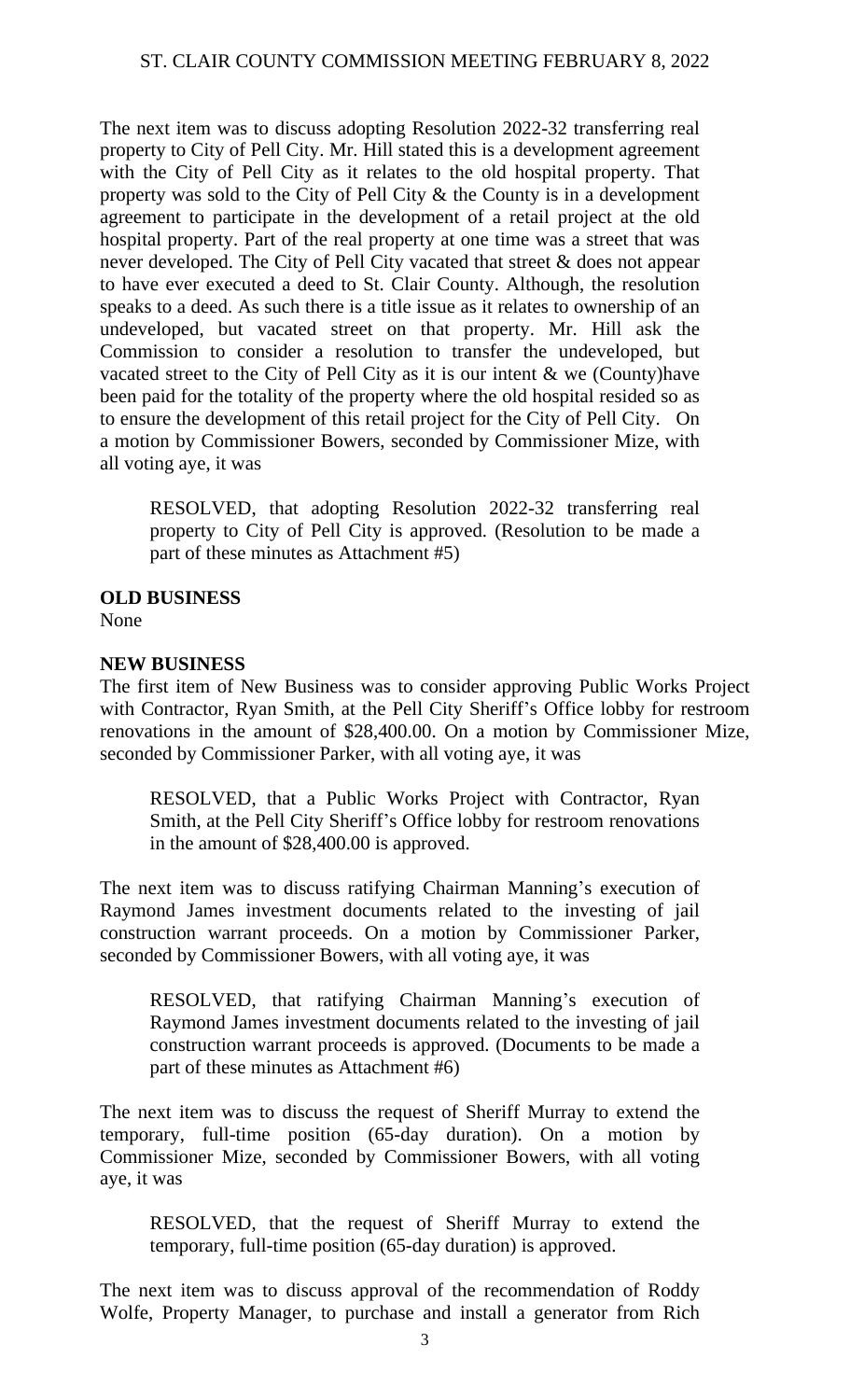Electric at the IT building in the estimated amount of \$10,000.00. On a motion by Commissioner Mize, seconded by Commissioner Brown, with all voting aye, it was

RESOLVED, that the recommendation of Roddy Wolfe, Property Manager, to purchase and install a generator from Rich Electric at the IT building in the estimated amount of \$10,000.00 is approved.

The next item was to discuss approval of the recommendation of Roddy Wolfe, Property Manager for Rich Electric to replace an electrical panel at the Ashville jail in the estimated amount of \$7,000.00. On a motion by Commissioner Parker, seconded by Commissioner Mize, with all voting aye, it was

RESOLVED, that the recommendation of Roddy Wolfe, Property Manager for Rich Electric to replace an electrical panel at the Ashville jail in the estimated amount of \$7,000.00 is approved.

The next item was to discuss approval of the request of Revenue Commissioner, Ken Crowe, to promote Kay McGinnis into the Chief Appraiser Position, Tracy Wolfe into the Appraiser position and Chase Merrymon into the Appraisal Clerk position effective March 1, 2022 and post the Revenue Clerk position. These changes are due to Todd Ray, Chief Appraiser, retiring March 1, 2022. On a motion by Commissioner Brown, seconded by Commissioner Parker, with all voting aye, it was

RESOLVED, that the request of Revenue Commissioner, Ken Crowe, to promote Kay McGinnis into the Chief Appraiser Position, Tracy Wolfe into the Appraiser position and Chase Merrymon into the Appraisal Clerk position effective March 1, 2022 and post the Revenue Clerk position is approved.

The next item was to discuss approval of the Dataworks Plus agreement for software & hardware support for the jail for fingerprinting for one year in the amount of \$6,700.00, pending County Attorney's review. On a motion by Commissioner Brown, seconded by Commissioner Mize, with all voting aye, it was

RESOLVED, that the Dataworks Plus agreement for software & hardware support for the jail for fingerprinting for one year in the amount of \$6,700.00 is approved. (Agreement to be made a part of these minutes as Attachment #7)

The next item was to discuss adopting Resolution 2022-29 establishing Ad Valorem taxes within St. Clair County. On a motion by Commissioner Parker, seconded by Commissioner Mize, with all voting aye, it was

RESOLVED, that adopting Resolution 2022-29 establishing Ad Valorem taxes within St. Clair County is approved. (Resolution to be made a part of these minutes as Attachment #8)

The next item was to discuss approval of the request of Curtis Pippin, Veteran's Outreach Coordinator, to pay for travel in the estimated amount of \$6,000.00. On a motion by Commissioner Brown, seconded by Commissioner Bowers, with all voting aye, it was (note amended agreement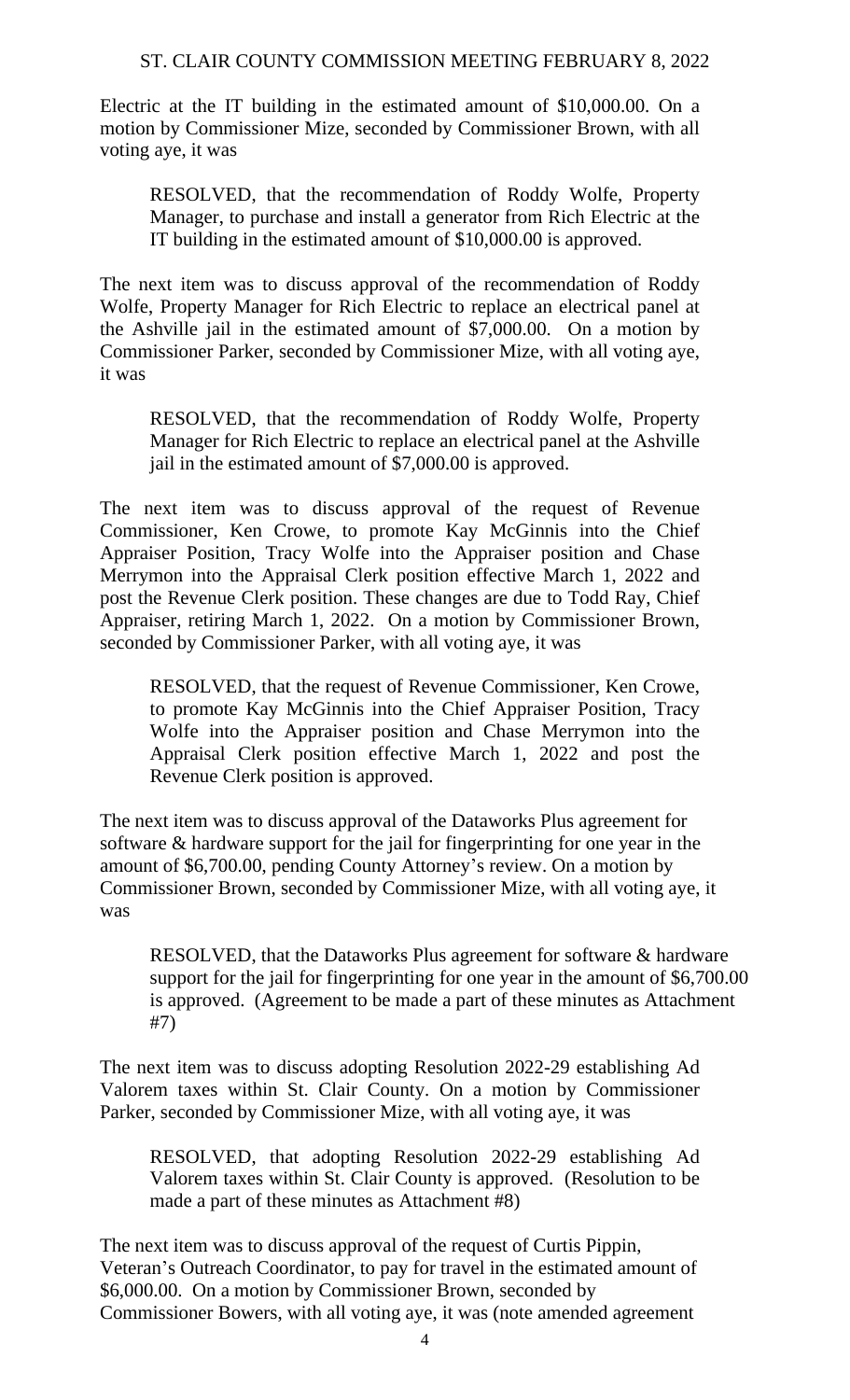with Auburn University/Alabama Cooperative Extension was approved on 2/22/22)

RESOLVED, that the request of Curtis Pippin, Veteran's Outreach Coordinator, to pay for travel in the estimated amount of \$6,000.00 is approved.

#### **BOARD APPOINTMENTS**

The next item to discuss was Board appointments. Commissioner Bowers made a motion to reappoint Paul Brasher & Lavenia Burnham to the St. Clair County DHR Board with their terms expiring February 8, 2022. Motion was seconded by Commissioner Mize, with all voting aye, it was

RESOLVED, that the request to reappoint Paul Brasher & Lavenia Burnham to the St. Clair County DHR Board with their terms expiring February 8, 2022 is approved.

The next item was to discuss reappointing Carolyn Burnett & Jeanette Taylor to the St. Clair County Historical Development Commission with their terms expiring February 8, 2027. On a motion by Commissioner Bowers, seconded by Commissioner Brown, with all voting aye, it was

RESOLVED, that reappointing Carolyn Burnett & Jeanette Taylor to the St. Clair County Historical Development Commission with their terms expiring February 8, 2022 is approved.

The next item for discussion was to approve payment of the monthly bills. On a motion by Commissioner Mize, seconded by Commissioner Brown, with all voting aye, it was

RESOLVED, that the monthly bills be approved for payment with the exception of those that are questioned by the Commission before the close of business today.

There being no further business, the meeting adjourned, subject to call, at approximately 9:26 a.m. On a motion by Commissioner Brown, seconded by Commissioner Bowers, with all voting aye.

{SIGNATURE PAGE TO FOLLOW}